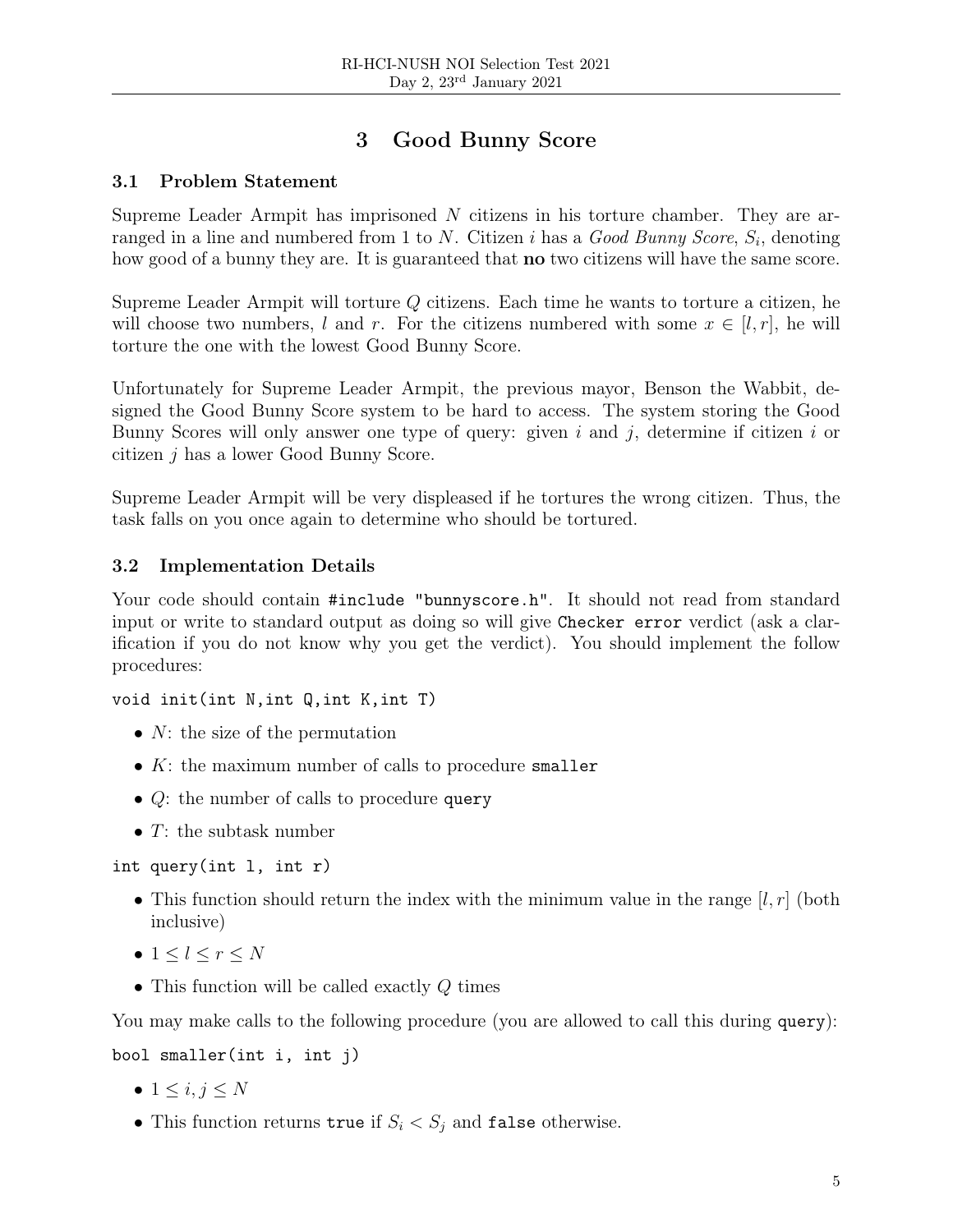### 3.3 Subtasks

For all testcases, it is guaranteed that:

- $1 \le N \le 100000$
- $1 \le Q \le 1000000$
- $S_i \neq S_j$  for all  $i \neq j$

| Subtask | $\bf Score$ | w              |                          |  |
|---------|-------------|----------------|--------------------------|--|
|         |             | $\degree$ 1000 | $\mathcal{L}=10^{\circ}$ |  |
|         | 95          |                |                          |  |

Note: the grader is not adaptive. That is the array  $S$  is fixed before the procedure init is called.

# 3.4 Scoring

If in any of the test cases, the calls to the procedure smaller do not conform to the rules mentioned above, or the return value of query is incorrect, the score of your solution will be 0.

For subtask 2, you can get a partial score. let  $M$  be the number of calls to the procedure smaller in a single testcase. Then, the score for that testcase will be calculated according to the following table. Note that your score will be the minimum score over all testcases.

| Condition                         | Score                                        |
|-----------------------------------|----------------------------------------------|
| $10^8 < M$                        | $\left( \right)$                             |
| $5 \cdot 10^6 < M \leq 10^8$      | 15                                           |
| $200000 \leq M \leq 5 \cdot 10^6$ | $200 \cdot (1 + e^{\frac{M}{2000000}})^{-1}$ |
| M < 200000                        | 95                                           |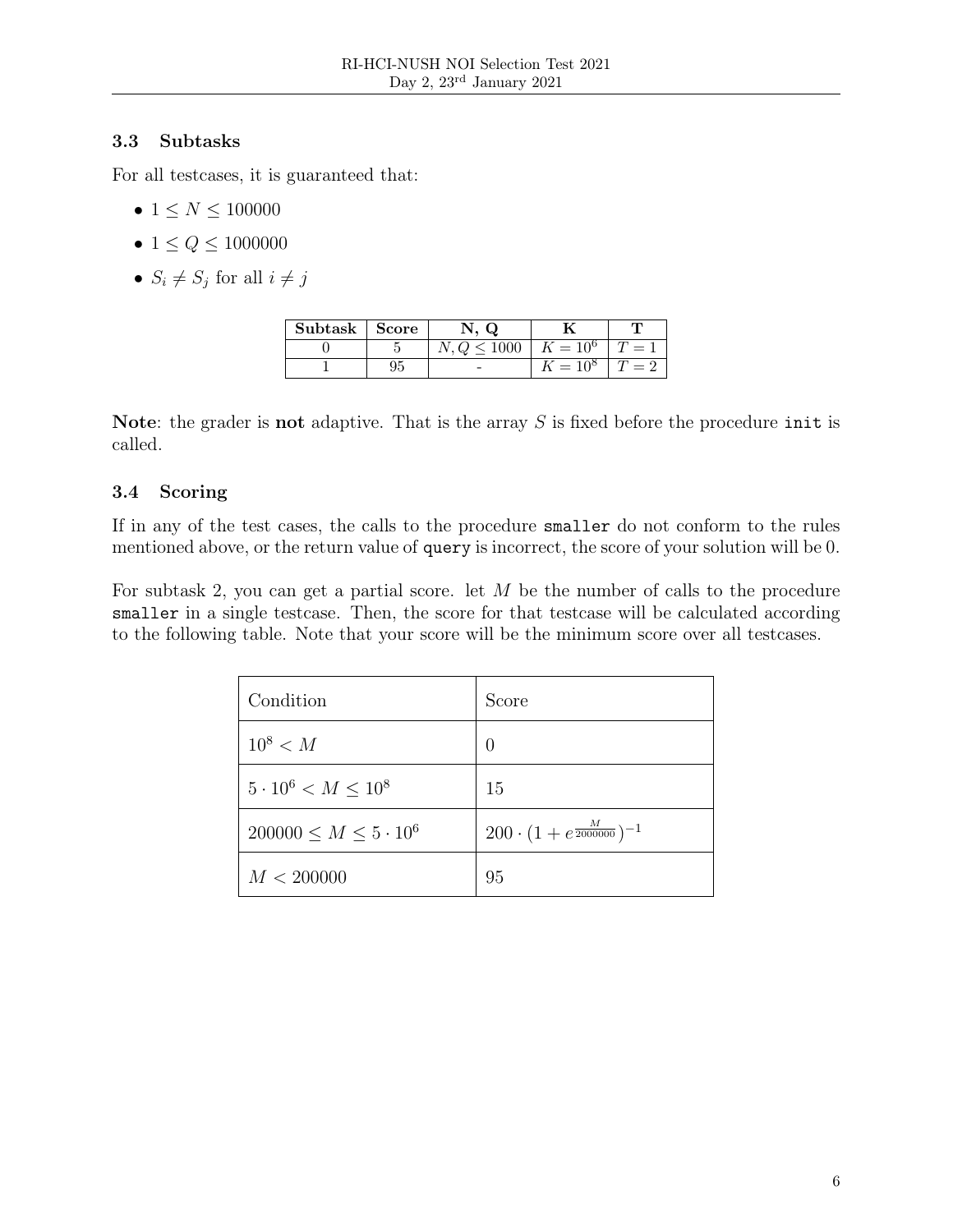| M       | Points |
|---------|--------|
| 200000  | 95.00  |
| 400000  | 90.03  |
| 600000  | 85.11  |
| 800000  | 80.26  |
| 1000000 | 75.51  |
| 2000000 | 53.79  |
| 3000000 | 36.49  |
| 4000000 | 23.84  |
| 5000000 | 15.17  |

For reference, there is a table of points for subtask 2 for various values of  $M$ :

#### 3.5 Sample Interaction

Let  $N = 5$ ,  $Q = 2$ ,  $K = 10$ ,  $T = 1$  and  $S = \{3, 1, 4, 15, 9\}.$ 

The procedure init is called below:

init(5,2,10,1)

This procedure may call  $smaller(2,4)$ , which will return true. It may also call  $smaller(5,1)$ which will return false.

Then the first call to query is called:

query(3,3)

The element with the smallest element is clearly 3, so the procedure query(3,3) returns 3. Then the second call to query is called:

query(1,2)

The procedure query can call  $smaller(1,2)$  which returns false. The procedure query then concludes that the smallest element is 2 and returns 2.